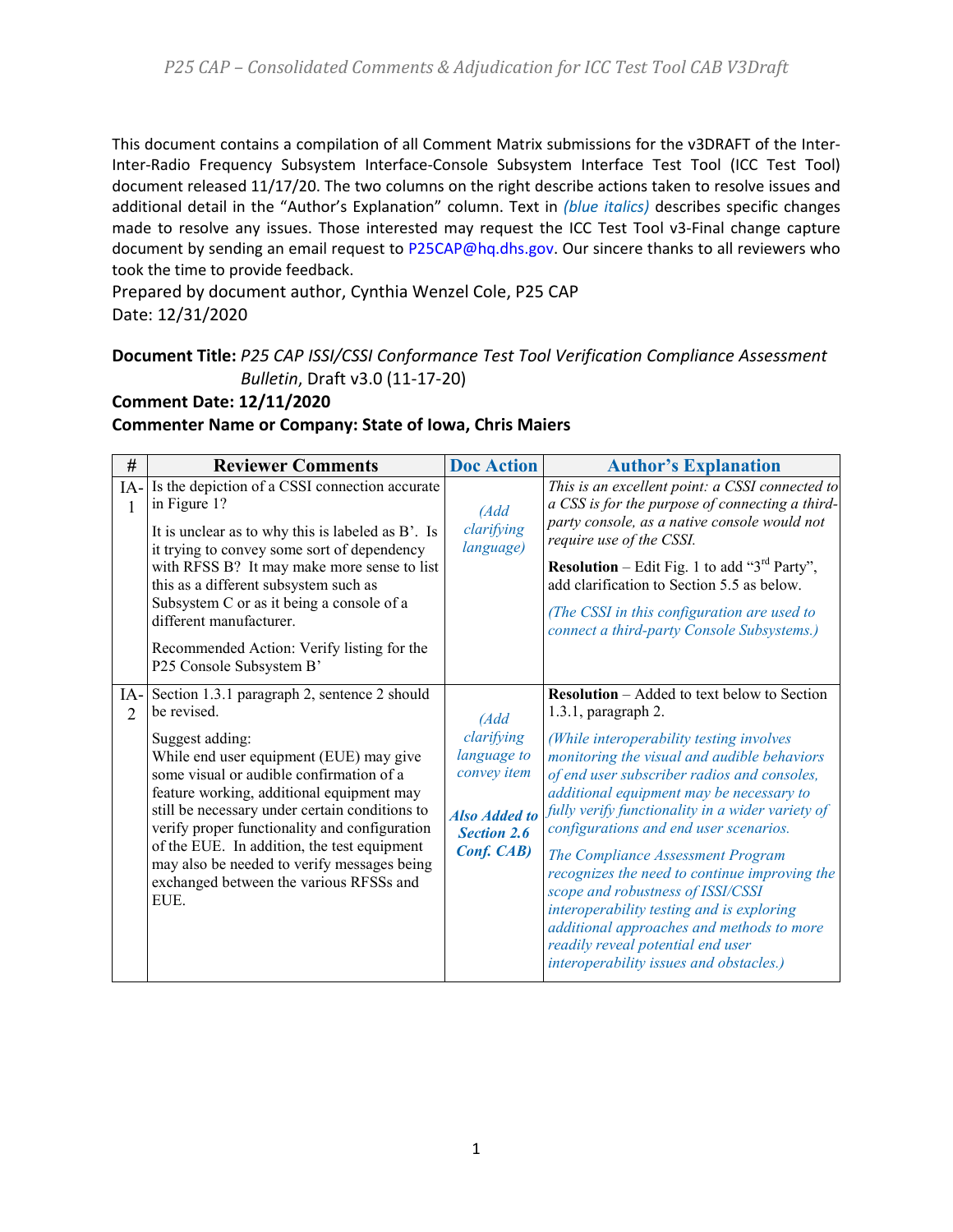| $\#$                  | <b>Reviewer Comments</b>                                                                                                                                                                                                                                                                                                                                       | <b>Doc Action</b>                                   | <b>Author's Explanation</b>                                                                                                                                                                                                                                                                                                                       |
|-----------------------|----------------------------------------------------------------------------------------------------------------------------------------------------------------------------------------------------------------------------------------------------------------------------------------------------------------------------------------------------------------|-----------------------------------------------------|---------------------------------------------------------------------------------------------------------------------------------------------------------------------------------------------------------------------------------------------------------------------------------------------------------------------------------------------------|
| IA-<br>3a             | Section $1.6.2$<br>The Tool as described will have limitations in<br>the limited potential to simulate different<br>implementations of standards interacting<br>across an ISSI/CSSI. For instance, a Test<br>Tool that operates in emulation mode only<br>cannot be used on active ISSI/CSSI<br>implementations in a passive mode.                             | (Add in new<br>section<br>addressing<br>this issue) | <b>Resolution</b> - Added section 1.7 Alternate<br>Conformance Testing Approaches which<br>includes this language.<br><b>Resolution</b> – Added to section 2.6 "Alternate<br>Conformance Test Methods" to ISSI/CSSI<br>Conformance Test Requirements CAB and all<br>Dec. 2020 revision Conformance Test Case<br>documents clarifying this change. |
| IA-<br>3 <sub>b</sub> | Section 1.6.2                                                                                                                                                                                                                                                                                                                                                  | (Add bullet to                                      | <b>Resolution</b> - Added bullet below to list of                                                                                                                                                                                                                                                                                                 |
|                       | The conformance test tool will not necessarily<br>ensure that different manufacturer<br>implementations of P25 standards will<br>interoperate in a real deployment.                                                                                                                                                                                            | convey this<br><i>item</i> )                        | tool considerations and challenges in section<br>1.6.3<br>(Conformance Does Not Guarantee<br><b>Interoperability</b> - The conformance test tool<br>will not necessarily ensure that different<br>manufacturer implementations of P25<br>standards will interoperate in real<br>deployments)                                                      |
| IA-                   | Section 1.6.2                                                                                                                                                                                                                                                                                                                                                  |                                                     | <b>Resolution</b> – Edit last paragraph in 1.6.2 to                                                                                                                                                                                                                                                                                               |
| 3c                    | Any emulated RFSS or CSS should resemble<br>real, functioning systems and configurations<br>as much as possible.                                                                                                                                                                                                                                               | (Add this<br>comment)                               | read:<br>(It should be noted that while a full emulation<br>of an RFSS or CSS is not required to perform<br>this function, any emulated RFSS or CSS<br>should resemble real, functioning systems and<br>configurations as much as possible.)                                                                                                      |
| IA-                   | Section 1.6.2                                                                                                                                                                                                                                                                                                                                                  |                                                     |                                                                                                                                                                                                                                                                                                                                                   |
| 3d                    | Additionally, system users or administrators<br>may need to conduct some form of testing if<br>their configuration differs from those tested<br>and functionality is lacking. In this instance,<br>a wireline monitor may be the best method<br>for testing conformity if conducted with<br>appropriate subject matter experts under<br>controlled conditions. | (Add section<br>to address this<br>key issue)       | <b>Resolution</b> – Added section 1.7 Alternate<br>Conformance Testing Approaches which<br>includes this language.<br><b>Resolution</b> – Added to section 2.6 "Alternate<br>Conformance Test Methods" to ISSI/CSSI<br>Conformance Test Requirements CAB and all<br>Dec. 2020 revision Conformance Test Case<br>documents clarifying this change. |
| IA<br>4               | Section 1.6.3 heading for list should not<br>convey it as being all-inclusive                                                                                                                                                                                                                                                                                  |                                                     | <b>Resolution</b> – Sentence edited in Section 1.6.3<br>to read:                                                                                                                                                                                                                                                                                  |
|                       | Consider editing statement to read "These<br>considerations and challenges include but are<br>not limited to"<br>This will allow the document to acknowledge<br>that the list may not be all-inclusive now or in<br>the future.                                                                                                                                | (Make change<br>as suggested)                       | (Although functionality may vary by ICC Test<br>Tool solution provider to address market<br>requirements, suggested, typical ICC Test<br>Tool commercial products include, but are<br>not limited to, the capabilities and functions<br>listed below.)                                                                                            |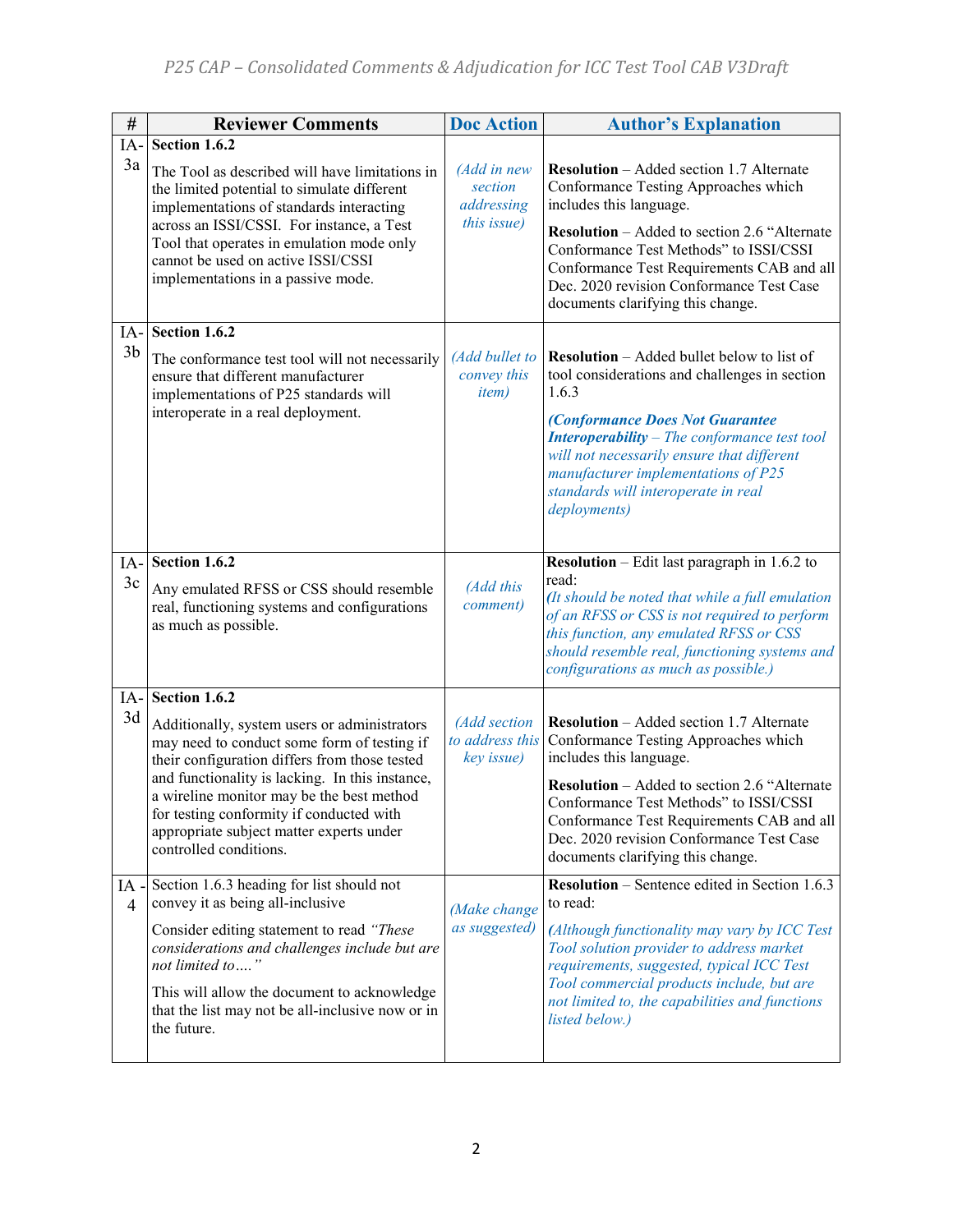# **Document Title***: P25 CAP ISSI/CSSI Conformance Test Tool Verification Compliance Assessment Bulletin*, Draft v3.0 (11-17-20)

# **Comment Date: 12/11/20**

# **Commenter Name or Company: DOI, Ken Monington, Test Engineer**

| $\#$ | <b>Comment</b>                                                                                                                                                                                                                                                                                                                                                                                                                                                                                                                                                                                                             | <b>Action</b>                                                         | <b>Explanation</b>                                                                                                                                                                                                                                                                                                                                                                                                         |
|------|----------------------------------------------------------------------------------------------------------------------------------------------------------------------------------------------------------------------------------------------------------------------------------------------------------------------------------------------------------------------------------------------------------------------------------------------------------------------------------------------------------------------------------------------------------------------------------------------------------------------------|-----------------------------------------------------------------------|----------------------------------------------------------------------------------------------------------------------------------------------------------------------------------------------------------------------------------------------------------------------------------------------------------------------------------------------------------------------------------------------------------------------------|
| $-1$ | <b>DOI</b> The following statements are inconsistent<br>with each other:<br>2.1 "This approach for validation of the<br>ISSI/CSSI test tools requires submission of a<br>detailed test report showing administration of<br>applicable P25 Test Cases and Pass/Fail<br>documents."<br>4.3.1.2 States that the detailed test results are<br>shared only with the manufacturer and not<br>with DHS/APCO/CAP/Valid8.                                                                                                                                                                                                           | (Delete<br>sentence in<br>2.1)                                        | Deleted from 2.1 to resolve:<br>This approach for validation of the ISSI/CSSI<br>test tools requires submission of a detailed test<br>report showing administration of applicable<br>P25 Test Cases and Pass/Fail documents.                                                                                                                                                                                               |
|      | 4.4.3 "The DTRs are made available to the<br>Test Tool Developer, but are not part of the<br>submission for Compliance Assessment."                                                                                                                                                                                                                                                                                                                                                                                                                                                                                        |                                                                       |                                                                                                                                                                                                                                                                                                                                                                                                                            |
| $-2$ | <b>DOI</b> Another distinction between ICC test tool<br>verification and CAP certification of<br>equipment is the version information.<br>Section 4.3.1.2 of the CAB states:<br>"The Verification Test Plan package shall<br>provide detailed information that includes<br>FNE/System Base station and Test Subscriber<br>feature support documentation, along with<br>identifying information such as product type,<br>manufacture, brand name, model series,<br>model number, software version, submitted<br>STR/SDOC to reference and, importantly,<br>which test cases are "[ $S$ ]" are Supported by<br>the product." | (Made edits<br>to sentence<br>in $4.3.1.2$ ,<br>as shown at<br>right) | Changed 4.3.1.2 as below to resolve:<br>(The Verification Test Plan package shall<br>provide detailed information that indicates<br>which ISSI/CSSI Conformance test cases are<br>"[S]" are Supported by the Test RFSSs, and<br>which test cases are "[U]" Unsupported by<br>the RFSS test equipment.<br>It is acceptable to use Test "RFSS-A" and<br>"RFSS-B" to obscure original manufacturers,<br>if deemed necessary.) |
|      | We expect to provide just RFSS 1, etc.<br>instead of (detailed) product information.                                                                                                                                                                                                                                                                                                                                                                                                                                                                                                                                       |                                                                       |                                                                                                                                                                                                                                                                                                                                                                                                                            |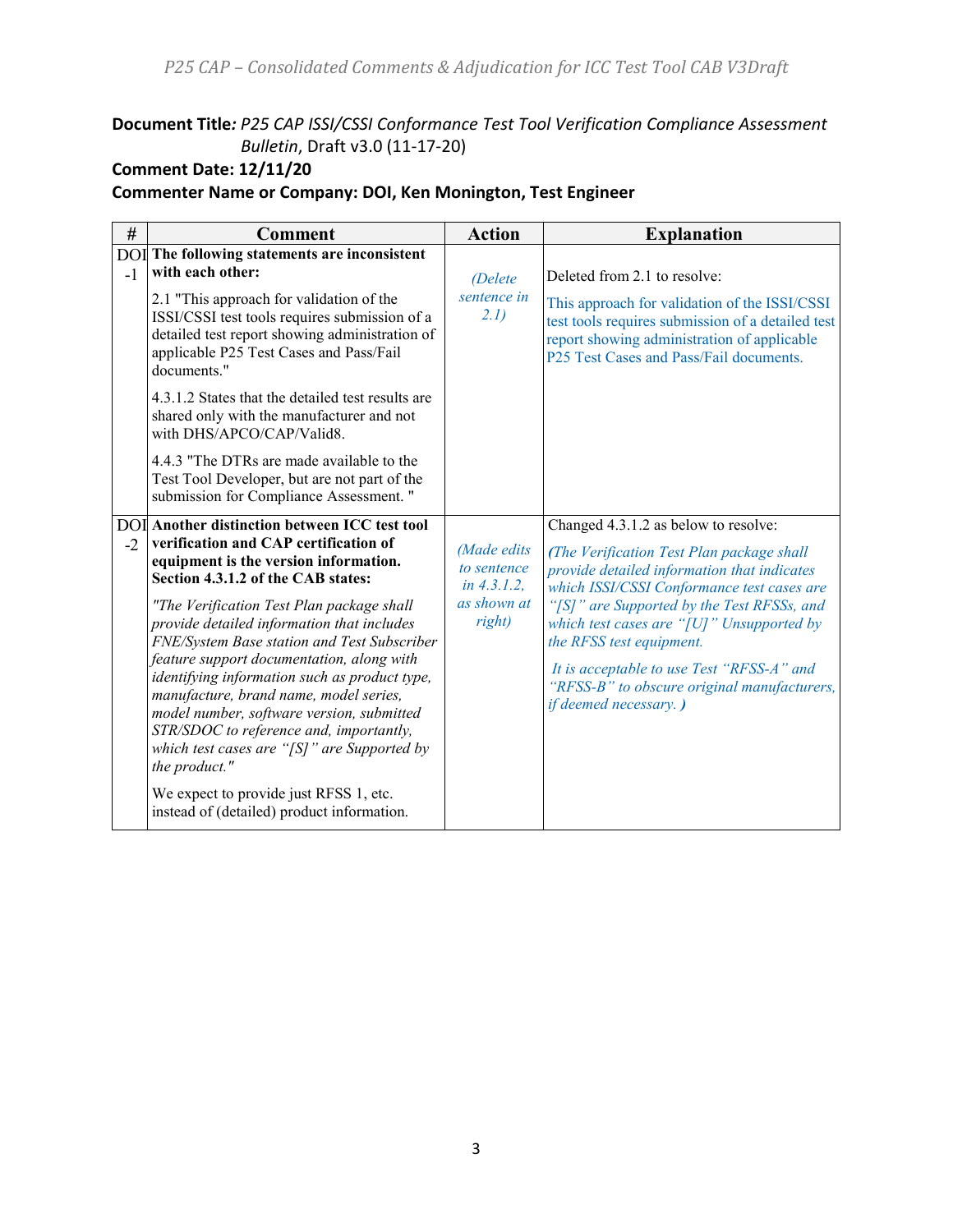| $\#$               | <b>Comment</b>                                                                                                                                                                                                                                                                                                                                                                 | <b>Action</b>                                                                 | <b>Explanation</b>                                                                                                                                                                                                                                                                                                                                                                                                                                                                                                                                                                                                                                  |
|--------------------|--------------------------------------------------------------------------------------------------------------------------------------------------------------------------------------------------------------------------------------------------------------------------------------------------------------------------------------------------------------------------------|-------------------------------------------------------------------------------|-----------------------------------------------------------------------------------------------------------------------------------------------------------------------------------------------------------------------------------------------------------------------------------------------------------------------------------------------------------------------------------------------------------------------------------------------------------------------------------------------------------------------------------------------------------------------------------------------------------------------------------------------------|
| $-3$               | DOI Internally, we plan to track product<br>information, e.g., software version, on a test-<br>by-test basis for test tool verification. A<br>manufacturer may have one version that<br>supports one feature and another version that<br>supports a different feature.<br>This should apply to ICC Test Tool under<br>test, test CSSs and test RFSSs.                          | (Add content to<br>$3.3.2$ (Lab<br>responsibilities)<br>as shown at<br>right) | Resolution: Add below to Section 3.3.2 to<br>resolve:<br>(In order to implement software fixes during<br>testing it is expected that multiple versions<br>are subjected to verification testing. The Test<br>Lab is expected to internally track versions by<br>test cases performed and impacted to ensure<br>any necessary regression testing is performed.<br>This applies to ICC Test Tool under test, test<br>CSSs and test RFSSs.<br>P25CAP recognizes that a full scope of<br>regression testing for all features for each<br>software change may not be necessary, the<br>Test Lab is expected to show due diligence on<br>this key issue.) |
| <b>DOI</b><br>$-4$ | Regarding sentence in 4.4.3.                                                                                                                                                                                                                                                                                                                                                   | (Made edits to                                                                | <b>Resolution:</b> Edit Section 4.4.3 to address this<br>item:                                                                                                                                                                                                                                                                                                                                                                                                                                                                                                                                                                                      |
|                    | DTRs and Wireshark captures may be made<br>available to the Test Tool Developer when a<br>manufacturer disagrees with the test results.                                                                                                                                                                                                                                        | sentence in<br>4.4.3, as<br>shown at<br>right)                                | (In Step 4c, the Test Tool Developer receives<br>the test report information from the Test Labs<br>performing the Test Tool verification testing,<br>which contain the detailed Pass/Fail test<br>result performance of the Test Tool (only) for<br>each Test Case. These reports are not part of<br>the submission for Compliance Assessment.)                                                                                                                                                                                                                                                                                                     |
| $-5$               | DOI The CAB should not include any references<br>to an NDA. An NDA may or may not be<br>agreed to between a test lab and a<br>manufacturer, and an NDA is between those<br>parties; therefore, a statement that DTRs<br>should remain private under an NDA is<br>beyond the scope of the CAB.                                                                                  | (Removed<br>references to<br>Test Lab<br>NDA)                                 | Resolution: References in 4.3.1.2 and 4.4.2<br>deleted                                                                                                                                                                                                                                                                                                                                                                                                                                                                                                                                                                                              |
|                    | DOI Last sentence of section 1.3.3:                                                                                                                                                                                                                                                                                                                                            |                                                                               | Resolution: Insert copy edit as suggested.                                                                                                                                                                                                                                                                                                                                                                                                                                                                                                                                                                                                          |
| $-6$               | " meet for comparison against the pass/fail<br>criteria." This statement can be simplified to<br>"meet the pass/fail criteria."                                                                                                                                                                                                                                                | (Made edits to<br>sentence as<br>suggested)                                   |                                                                                                                                                                                                                                                                                                                                                                                                                                                                                                                                                                                                                                                     |
| $-7$               | DOI Section 2.2 refers to a "loopback" mode. We<br>call these tests "self-tests" because Valid8<br>must create the correct response and not just<br>play back the received message. You do not<br>need to change this if other people believe<br>loopback mode is a better name.                                                                                               | (Edit to<br>change to<br>"Self-Test"<br>mode as<br>suggested)                 | <b>Resolution:</b> Edits to Section 2.2 change<br>"loopback" to "self-test" where it appears.                                                                                                                                                                                                                                                                                                                                                                                                                                                                                                                                                       |
| $-8$               | DOI Appendix - Glossary, Individual Call entry:<br>I do not agree with the characterization in the<br>definition that an "no other units can hear<br>other units' Individual Call audio," this is<br>simply not true. If a customer wants privacy,<br>then they should encrypt the call using an<br>approved encryption algorithm, e.g., AES-<br>256. Please clarity this item | (Edit<br>definition to<br>clarify)                                            | Resolution: Deleted reference to privacy, now<br>reads:<br>(A P25 Individual Call operating on a<br>Trunked Network allows any two P25 units to<br>communicate directly between two radio<br>units, rather than utilizing a trunked<br>Talkgroup.)                                                                                                                                                                                                                                                                                                                                                                                                  |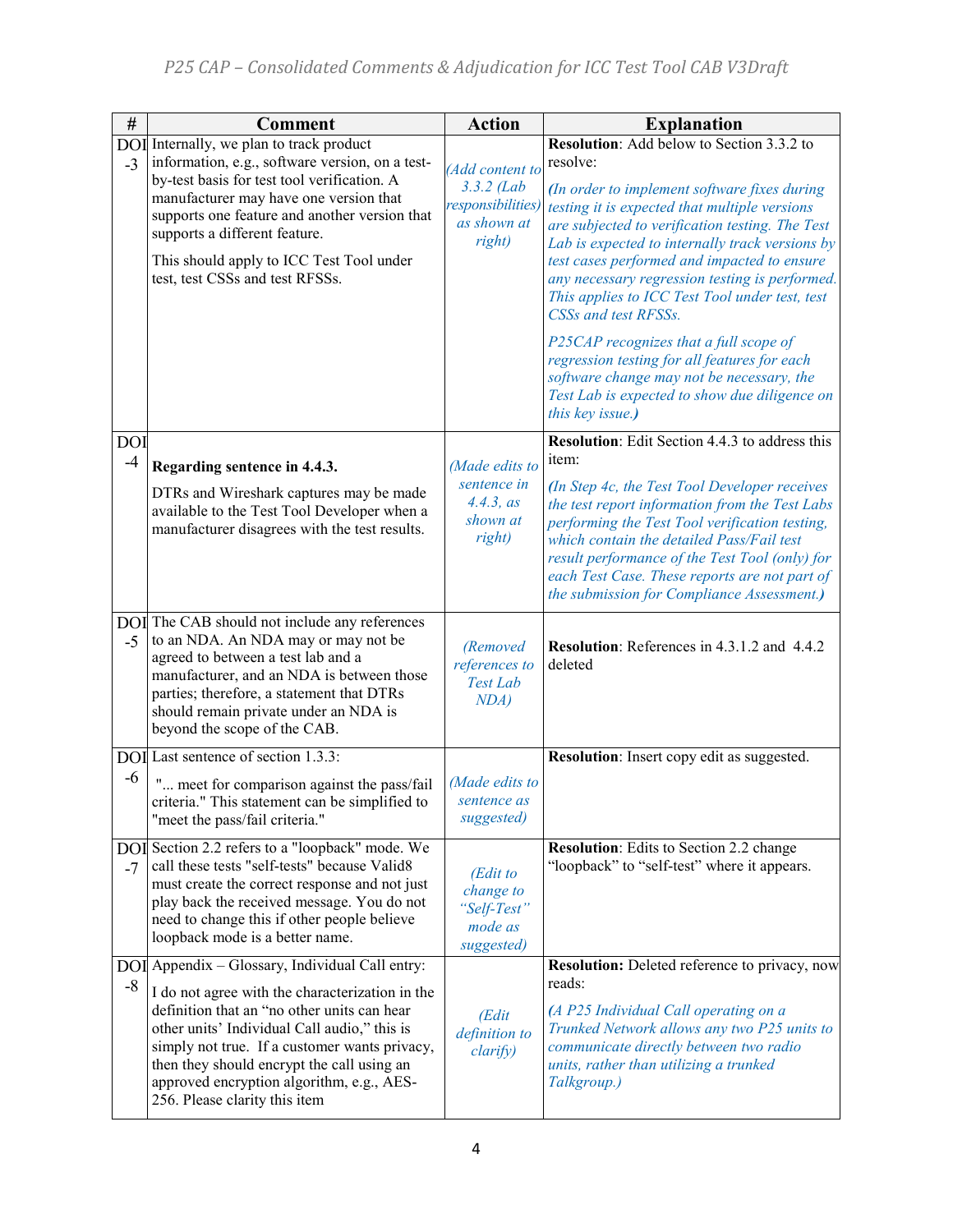**Document Title***: P25 CAP ISSI/CSSI Conformance Test Tool Verification Compliance Assessment Bulletin*, Draft v3.0 (11-17-20)

# **Comment Date: 12-15-20**

**Commenter Name or Company: MSI (Andy Davis) [6]**

| #    | <b>Comment</b>                                                                                                                                                                                                                                                                                                                                                                                                 | <b>Action</b>                                                                                         | <b>Explanation</b>                                                                                                                                                      |
|------|----------------------------------------------------------------------------------------------------------------------------------------------------------------------------------------------------------------------------------------------------------------------------------------------------------------------------------------------------------------------------------------------------------------|-------------------------------------------------------------------------------------------------------|-------------------------------------------------------------------------------------------------------------------------------------------------------------------------|
| $-1$ | MSI Notice of Disclaimer, page ii states:<br>"The test procedures used to validate these<br>requirements are also part of the P25 suite of<br>standards"<br>For ISSI/CSSI Conformance testing this is<br>not entirely true. We suggest using language<br>similar to the Executive Summary excerpt<br>below:<br>"in accordance with P25 CAP ISSI and CSSI<br>Conformance Test Cases and Pass/Fail<br>documents" | (Use correct<br>version of<br>Notice of<br>Disclaimer)                                                | <b>Resolution:</b> More current Notice does not<br>contain sentence in question as this was<br>addressed previously. Great catch, thank you!                            |
| $-2$ | MSI Document References. Page vi<br>References 1-4 do not appear at the link<br>provided.<br>Note: It seems that final versions of these<br>reference documents should be published<br>prior to publication of this CAB.<br>Are these documents finalized and if so,<br>where can they be found?                                                                                                               | (Update List<br>of References<br>to include<br>publicly<br>available,<br>current<br><i>versions</i> ) | You are correct, all underlying references<br>need to be finalized before this document can<br>be published.<br>References and new filenames added to this<br>document. |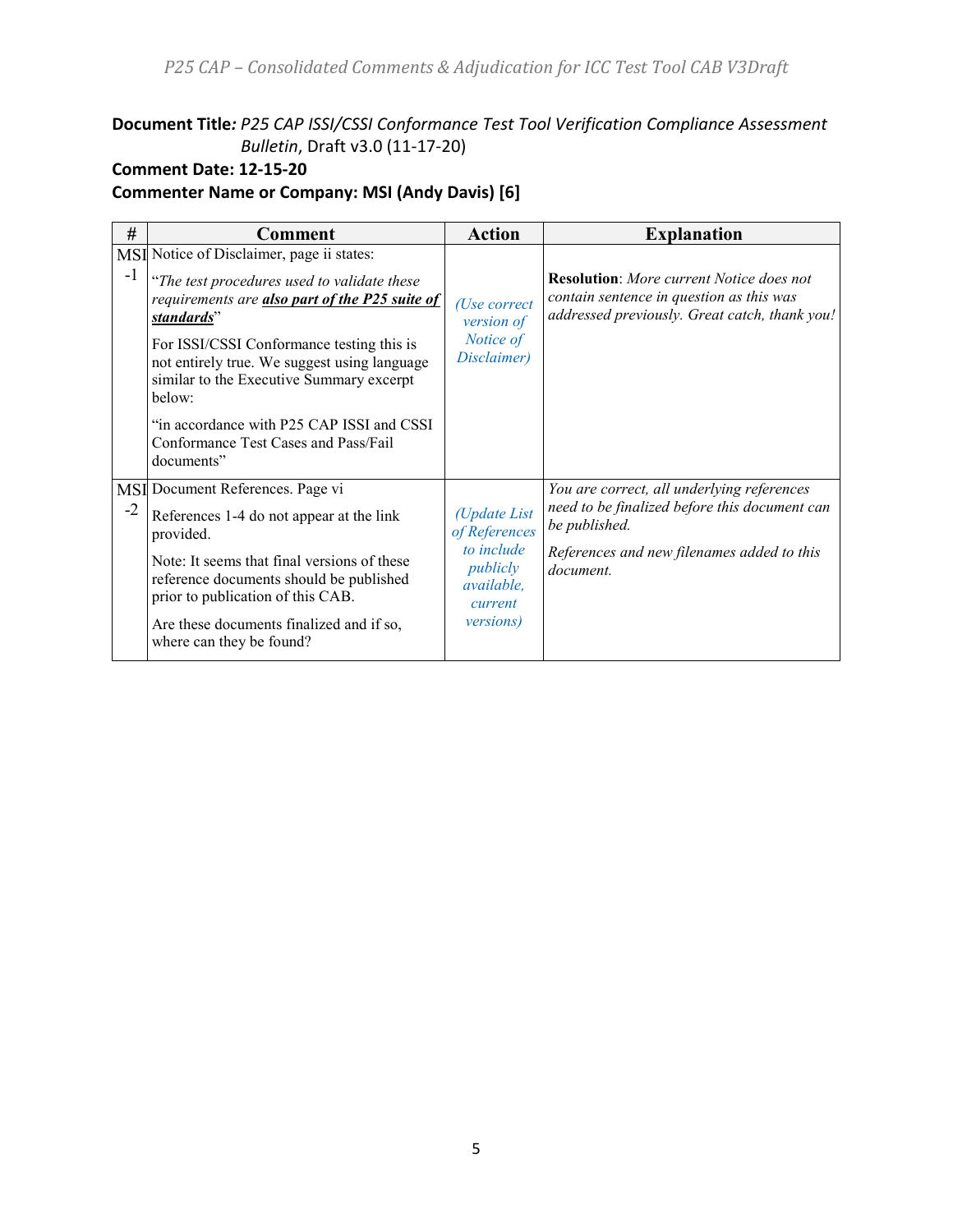| $\#$ | <b>Comment</b>                                                                                                                                                                                                                                                                                                                                                                                                                                                                                                                                                                                                                                                                                                                                                                                                                                                                                                                                                                                                                                                    | <b>Action</b>                                                                                             | <b>Explanation</b>                                                                                                                                                                                                                                                                                                                                                                                                                                                                                                                                                                                                                                                                                                                                                                                                                                                                                                                                                       |
|------|-------------------------------------------------------------------------------------------------------------------------------------------------------------------------------------------------------------------------------------------------------------------------------------------------------------------------------------------------------------------------------------------------------------------------------------------------------------------------------------------------------------------------------------------------------------------------------------------------------------------------------------------------------------------------------------------------------------------------------------------------------------------------------------------------------------------------------------------------------------------------------------------------------------------------------------------------------------------------------------------------------------------------------------------------------------------|-----------------------------------------------------------------------------------------------------------|--------------------------------------------------------------------------------------------------------------------------------------------------------------------------------------------------------------------------------------------------------------------------------------------------------------------------------------------------------------------------------------------------------------------------------------------------------------------------------------------------------------------------------------------------------------------------------------------------------------------------------------------------------------------------------------------------------------------------------------------------------------------------------------------------------------------------------------------------------------------------------------------------------------------------------------------------------------------------|
|      | <b>MSI</b> Referencing Section 1.6                                                                                                                                                                                                                                                                                                                                                                                                                                                                                                                                                                                                                                                                                                                                                                                                                                                                                                                                                                                                                                |                                                                                                           |                                                                                                                                                                                                                                                                                                                                                                                                                                                                                                                                                                                                                                                                                                                                                                                                                                                                                                                                                                          |
| $-3$ | The language in this section (and in other<br>sections) implies the document requirements<br>and processes may be used for any type of<br>Conformance Test Tool. There are also many<br>sections in this document that clearly limit the<br>requirements and processes to a Conformance<br>Test Tool that simulates an ISSI/CSSI<br>endpoint and makes automatic pass/fail<br>conclusions for a limited set of Conformance<br>Tests.<br>In the public review of the previous version<br>of this document, MSI comment 3a asked<br>about whether CAP would allow this Test<br>Tool Verification CAB to be used for<br>evaluation and recognition of wireline<br>monitor/analyzer type conformance testing<br>tools. MSI noted that such tools are useful for<br>conformance testing live ISSI/CSSI links for<br>labs or customers.<br>Referring to: "P25CAP ICCTT Comments<br>Matrix - ALL (7-31-20) - FINAL.pdf", the<br>author response to the previous MSI comment<br>3a provided text that was intended for this<br>revision but has not been included in this | (Add section<br>to address<br>issue raised.<br>**Added this<br>content to<br>Conformance<br>$CAB$ also**) | This item which is adjunct to the Test Tool<br>Verification topic was left unaddressed in the<br>previous draft in order to meet aggressive<br>release deadlines.<br>This issue among others raised has been<br>captured in a new section, excerpted below,<br>but too long to include here. Please see<br>document for all content addressing this item.<br><b>Resolution</b> Section 1.7 "Alternate<br>Conformance Testing Approaches" added.<br>The first sentence excerpted below:<br>(Recognizing the many challenges associated<br>with Test Tool verification approach outlined<br>above, the P25 Compliance Assessment<br>Program will consider ISSI/CSSI<br>Conformance testing approaches which do<br>not rely upon the use of a CAP-verified<br>ISSI/CSSI Test Tool product, the subject of<br>this Bulletin.)<br><b>Resolution</b> – Added to section 2.6 "Alternate"<br>Conformance Test Methods" to ISSI/CSSI<br>Conformance Test Requirements CAB and all |
|      | revision.<br>MSI suggests the resolution text of previous<br>MSI comment 3a be added to this document<br>and possibly to the Conformance Test<br>requirements CAB.                                                                                                                                                                                                                                                                                                                                                                                                                                                                                                                                                                                                                                                                                                                                                                                                                                                                                                |                                                                                                           | Dec. 2020 revision Conformance Test Case<br>documents clarifying this change.                                                                                                                                                                                                                                                                                                                                                                                                                                                                                                                                                                                                                                                                                                                                                                                                                                                                                            |
|      | MSI 3.1 ICC Test Tool Testing Requirements and<br>$-4a$ Assumptions<br>Bullet 2 states:                                                                                                                                                                                                                                                                                                                                                                                                                                                                                                                                                                                                                                                                                                                                                                                                                                                                                                                                                                           | (Add footnote<br>and<br>clarification)                                                                    | 4a Resolution: Changed "P25 SME" to P25<br>Test Engineer in text, illustrations and ALT<br>Text. SME reference kept only when<br>describing Manual Protocol Analysis process.                                                                                                                                                                                                                                                                                                                                                                                                                                                                                                                                                                                                                                                                                                                                                                                            |
|      | "All Features Must Be Assessed by P25 SME<br>Using a Protocol Analyzer".                                                                                                                                                                                                                                                                                                                                                                                                                                                                                                                                                                                                                                                                                                                                                                                                                                                                                                                                                                                          |                                                                                                           | 4a Resolution: Section 3.1 Bullet 2: add<br>footnote on P25 Test Engineer to read:                                                                                                                                                                                                                                                                                                                                                                                                                                                                                                                                                                                                                                                                                                                                                                                                                                                                                       |
|      | 4a. Where are the qualifications of a P25<br>SME defined?                                                                                                                                                                                                                                                                                                                                                                                                                                                                                                                                                                                                                                                                                                                                                                                                                                                                                                                                                                                                         |                                                                                                           | ([N] Refer to Section 1.3 for a general<br>description of the qualifications.)                                                                                                                                                                                                                                                                                                                                                                                                                                                                                                                                                                                                                                                                                                                                                                                                                                                                                           |
|      |                                                                                                                                                                                                                                                                                                                                                                                                                                                                                                                                                                                                                                                                                                                                                                                                                                                                                                                                                                                                                                                                   |                                                                                                           | 4a Resolution: Clarify section 1.3 to read:                                                                                                                                                                                                                                                                                                                                                                                                                                                                                                                                                                                                                                                                                                                                                                                                                                                                                                                              |
|      |                                                                                                                                                                                                                                                                                                                                                                                                                                                                                                                                                                                                                                                                                                                                                                                                                                                                                                                                                                                                                                                                   |                                                                                                           | (As required by the Lab Accreditation process<br>the P25 Test Engineer) is trained on the<br>configuration and operation of the equipment,<br>has knowledge of the standard, is capable of<br>executing the test, is capable of operating the<br>test equipment, and is familiar with the<br>pass/fail criteria that determine if the captured<br>messages, message sequence and message<br>content meet for comparison against the<br>pass/fail criteria.                                                                                                                                                                                                                                                                                                                                                                                                                                                                                                               |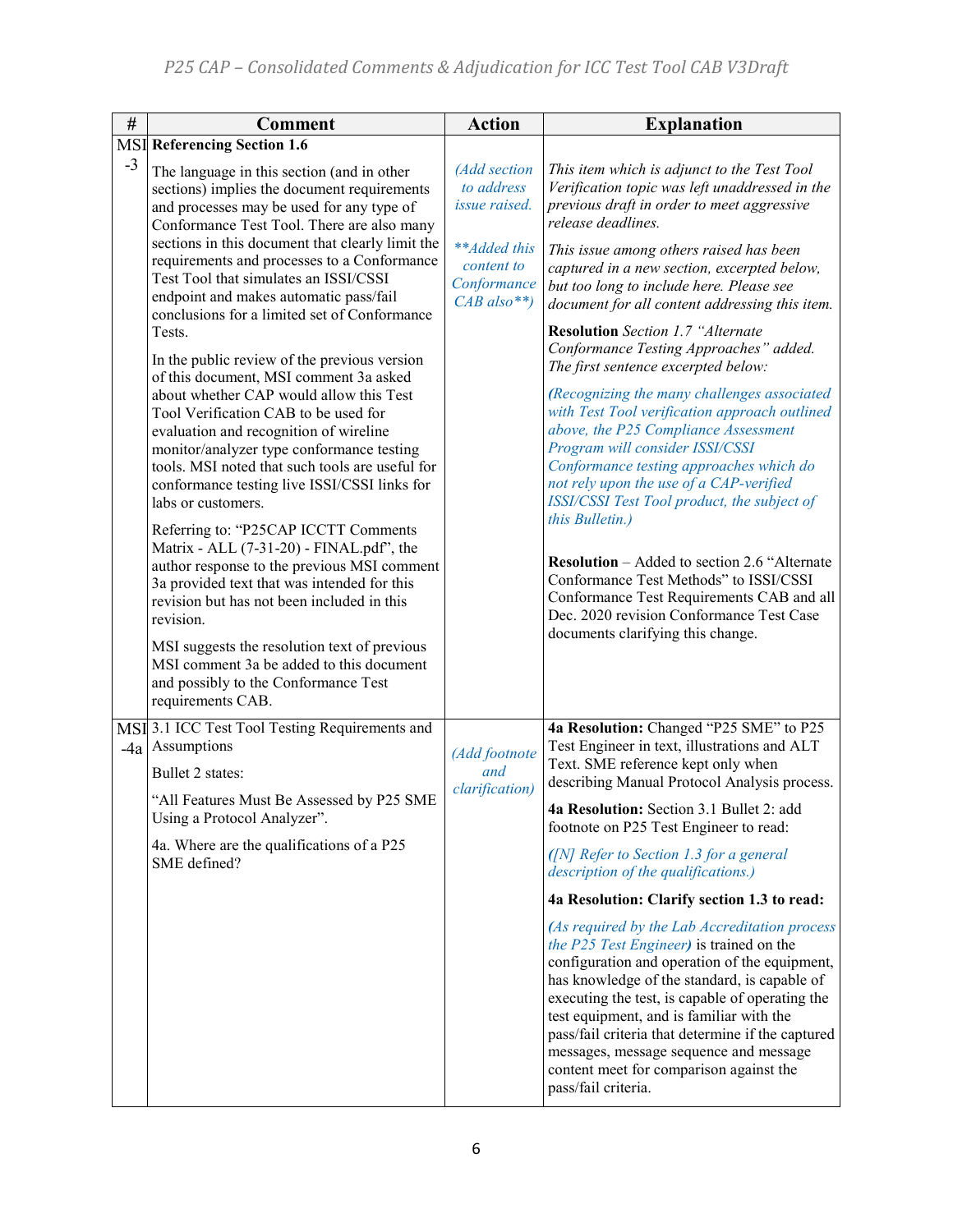| #     | <b>Comment</b>                                                                                                                                                                                                                                                                                                                                                                                                                                                                         | <b>Action</b>                                     | <b>Explanation</b>                                                                                                                                                                                                                                                                                                                                                                                                            |
|-------|----------------------------------------------------------------------------------------------------------------------------------------------------------------------------------------------------------------------------------------------------------------------------------------------------------------------------------------------------------------------------------------------------------------------------------------------------------------------------------------|---------------------------------------------------|-------------------------------------------------------------------------------------------------------------------------------------------------------------------------------------------------------------------------------------------------------------------------------------------------------------------------------------------------------------------------------------------------------------------------------|
| $-4b$ | MSI 4b. Alternatively to question a)<br>Should documentation to be submitted to<br>CAP show that the messages and content<br>captured support the Pass/Fail conclusion of<br>the tool under test? It seems this would allow<br>CAP to determine if the tool under test is<br>making the correct pass/fail decisions rather<br>than an SME?                                                                                                                                             |                                                   | 4b Resolution: Add report requirement to<br>Process section 4.5.1 as follows:<br>(Documentation required for Compliance<br><b>Assessment must include the Manual Protocol</b><br><b>Analyzer/SME Test Results including</b><br>messages and content captured as needed to<br>verify the more intricate behaviors. This<br>allows P25 CAP experts to verify the correct<br>Pass/Fail decisions are being made by the<br>Tool.) |
| $-5$  | MSI Appendix A, table 9 defines "Home System."<br>This description adequately covers the<br>concept of a Home system Individual ID<br>(SUID). The description does not adequately<br>describe the concept of a Home system for<br>Talkgroup identities.<br>We suggest something like the following:<br>"All Talkgroups Home to a System use that<br>System's WACN-SYS ID combination as<br>part of the full identity of the talkgroup. A<br>talkgroup can have only one Home System.". | $(U$ <i>pdate</i><br>description as<br>suggested) | MSI 5 Resolution: Update Appendix A Home<br>System definition to read as below<br>(All Talkgroups Home to a P25 System use<br>that System's WACN-SYS ID combination as<br>part of the full identity of the Talkgroup. A<br>talkgroup can have only one Home System.)                                                                                                                                                          |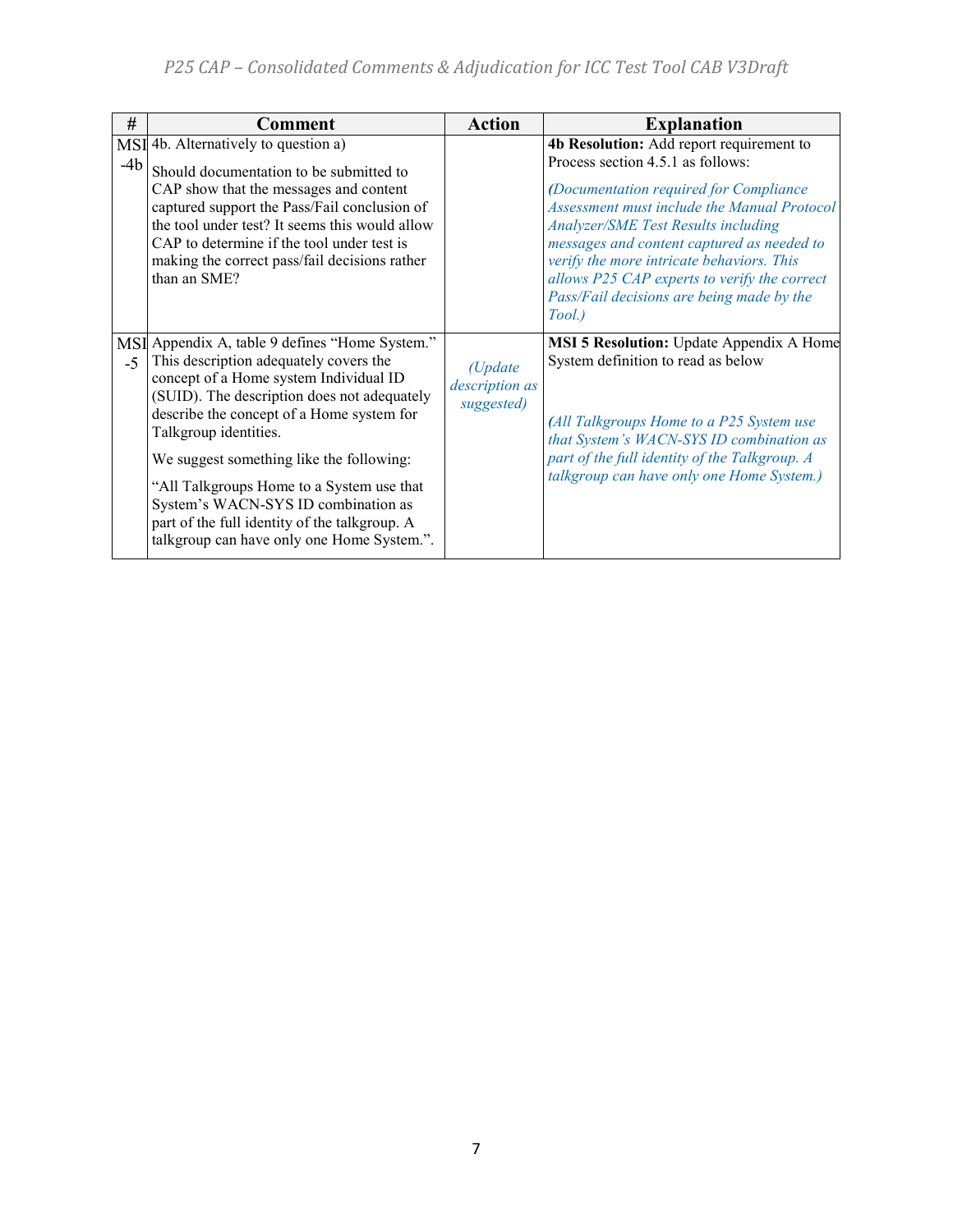*P25 CAP – Consolidated Comments & Adjudication for ICC Test Tool CAB V3Draft*

**Document Title***: P25 CAP ISSI/CSSI Conformance Test Tool Verification Compliance Assessment* 

*Bulletin*, Draft v3.0 (11-17-20)<br>**Comment Date: December 1, 2020 P25 P25CAP Submission Date: December 10, 2020 Commenter Name or Company: Randy Richmond, Zetron, Inc.**

| #     | <b>Comment</b>                                                                                                                                                                                                                                                                                                                                                                                                         | <b>Action</b>                                     | <b>Explanation</b>                                                                                                                                                                                                                                                                                                                                                                                                           |
|-------|------------------------------------------------------------------------------------------------------------------------------------------------------------------------------------------------------------------------------------------------------------------------------------------------------------------------------------------------------------------------------------------------------------------------|---------------------------------------------------|------------------------------------------------------------------------------------------------------------------------------------------------------------------------------------------------------------------------------------------------------------------------------------------------------------------------------------------------------------------------------------------------------------------------------|
| $Z-1$ | Section 1.3.1 P25 Interoperability Testing.                                                                                                                                                                                                                                                                                                                                                                            |                                                   | Excellent clarification.                                                                                                                                                                                                                                                                                                                                                                                                     |
|       | It seems relevant to include an explanation in<br>this section that Interoperability testing is<br>accomplished by connecting manufacturer<br>equipment to both ends of the interface, and<br>using this equipment to stimulate traffic and<br>observe resulting behavior. And that<br>Interoperability Testing does not typically<br>involve (a passive examination of) the<br>messages exchanged over the interface. | (Added<br>clarifying<br>content as<br>suggested.) | Add to Section 1.3.1 to Resolve:<br>(It may be important to understand that<br>Interoperability Testing is typically "end to<br>end" testing. In the P25 Wireline Interface<br>context, this is accomplished by connecting<br>CSS or RFSS equipment to both ends of the<br>interface, and using this equipment to<br>stimulate traffic and carefully observe<br>resulting behavior of the network, stations<br>and devices.) |
|       | Z-2 Section 1.3.2 P25 Performance Testing.                                                                                                                                                                                                                                                                                                                                                                             |                                                   | Excellent clarification.                                                                                                                                                                                                                                                                                                                                                                                                     |
|       | It seems that the only performance testing<br>applies to wireless interfaces, and there are no<br>performance tests for the wireline interfaces.<br>Thus, it seems that performance testing is<br>outside the scope of ISSI/CSSI testing.<br>Perhaps this should be mentioned.                                                                                                                                         | (Added<br>clarifying<br>content as<br>suggested.) | Add to Section 1.3.2 to Resolve:<br>(P25 Performance testing is established for<br>the wireless CAI domain, and is currently<br>outside the scope of wireline interface testing.<br>It is included here for a comprehensive view<br>$of P25$ CAP.)                                                                                                                                                                           |
|       | Z-3 Section 2.1 Manual, Independent Assessment<br>Using Protocol Analyzer.<br>In the $5th$ line of the 1 <sup>st</sup> paragraph, there is<br>what appears to be a foot note numeral after<br>the word "equipment". This foot note should<br>be superscript, rather than normal font.                                                                                                                                  | (Fixed<br>Format<br>Error)                        |                                                                                                                                                                                                                                                                                                                                                                                                                              |
|       | Z-4 Section 2.1 Manual, Independent Assessment<br>Using Protocol Analyzer.<br>The third paragraph starting "In the examples"<br>that follow" appears to be a duplicate of the<br>second sentence of the preceding paragraph.                                                                                                                                                                                           | <i>(Deleted)</i><br>duplicate<br>content)         |                                                                                                                                                                                                                                                                                                                                                                                                                              |